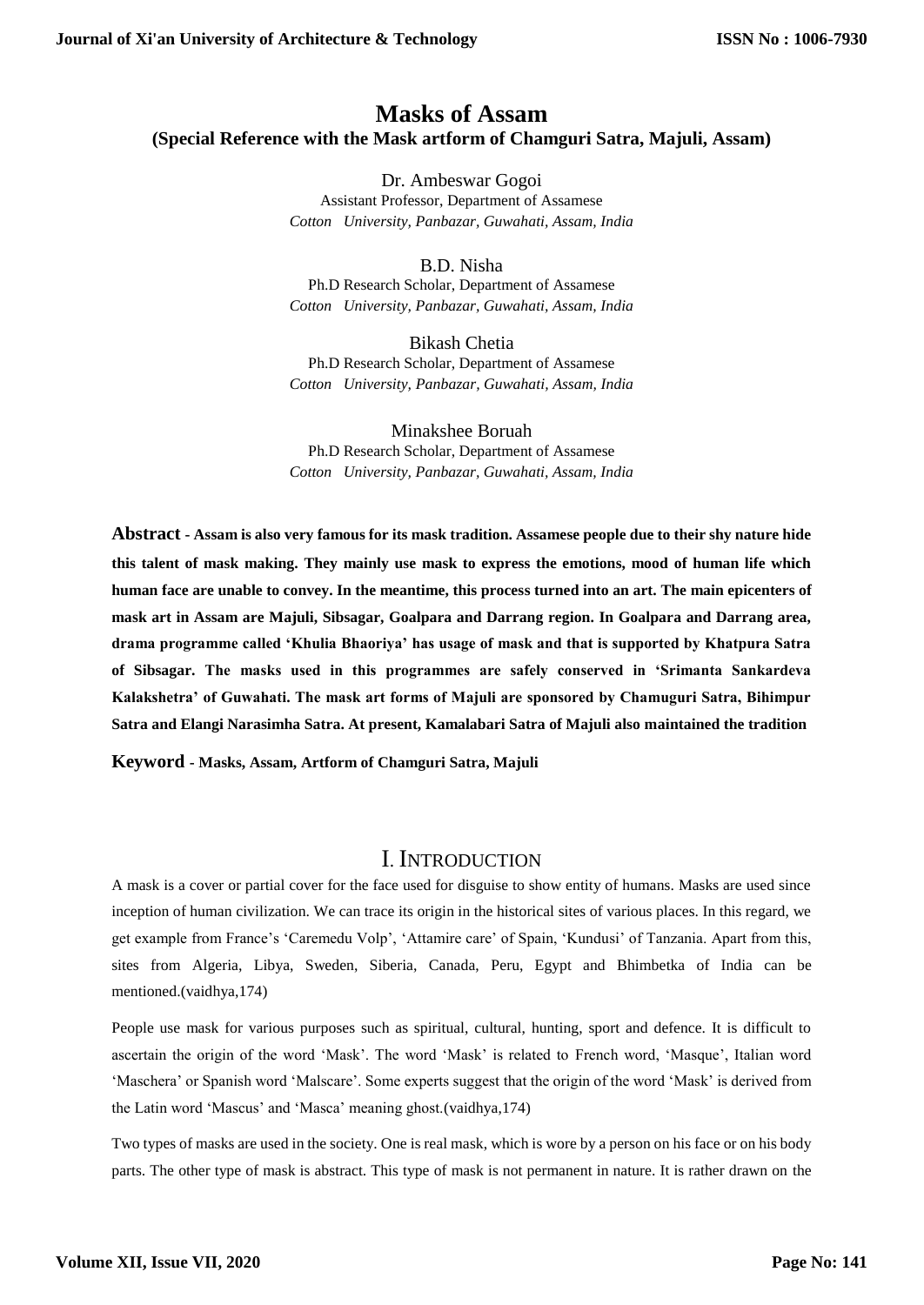face of a person by colours (Zaman,91) Earlier, artists used woods, metals, ivory, soil, horns, leather, feather etc. to make the masks and these were difficult to conserve for a long time.(Malik (ed),107-109.) Due to lack of conservation system, many masks were lost. The earliest prehistoric mask is found at the gallery named 'Bible et Terre Sainte' at Paris (https:// bibleterresaintwordpress.com.)

The mask tradition is very ancient in India. It was firstly used to demonstrate the entity of 'Devtas' and 'Asuras' of Hindu mythology. The mask culture in India is also used for dramas, cultural and religious festivals. The Indian state, Karnataka has contributed towards the enrichment of mask tradition in India. Masks are made of wood in Karnataka and Kerela. It is used in 'Kathakali' dance by artists called 'Kirtam'(Pande, 110). The 'Ramleela' festival of North India has special relation with masks. Masks are used for the characters like 'Ravan', 'Hanuman', 'Jambavant' etc. Likewise, in the festival of 'Dushera', a ten headed 'Ravan' masks are also used. In South India also, a mask called 'Bhuta' is used for religious ceremonies. Moreover, 'Hanuman Mask' of Odisha is one of the best manifestations of mask tradition. The mask trading of Purulia district of West Bengal is also very famous. In Buddhist tradition, a special masked named 'Sam musk' is used in Tibet region by the Buddhist monks to pay respect to their religion.(Chatterjee,3)

The north-eastern region is known for variety of mask tradition, especially in Arunachal Pradesh and Assam. Tribes like Cherdukpeng, Khamba and Monpool – Arunachal Pradesh use the masks. One critic namely Elwin stated that mask tradition of Arunachal has distinctive features. The holes and structure of the masks are made of wood. They are painted with colours which are brought from Tibet and Assam. Only male persons wore mask, females are not allowed to wear mask (Vidyarathi,91)

# II. MASK ART OF ASSAM

Assam is also very famous for its mask tradition. Assamese people due to their shy nature hide this talent of mask making. They mainly use mask to express the emotions, mood of human life which human face are unable to convey. In the meantime, this process turned into an art.

Sankardeva magnificently added new dimension in mask art of Assam. Masks were used in his outstanding creation 'Ankia Bhaona', Ramcharan Thakur has described in 'Charit Puthi' that Sankardeva himself made mask of Gaduda and Brahma for Bhaona play(Vaidhya,174) This tradition got acclodes in the' Bhaonas' that were being played in the state. Due to the support of Satras, the mask art flourished rapidly.

The main epicenters of mask art in Assam are Majuli, Sibsagar, Goalpara and Darrang region. In Goalpara and Darrang area, drama programme called 'Khulia Bhaoriya' has usage of mask and that is supported by Khatpura Satra of Sibsagar. The masks used in this programmes are safely conserved in 'Srimanta Sankardeva Kalakshetra' of Guwahati. The mask art forms of Majuli are sponsored by Chamuguri Satra, Bihimpur Satra and Elangi Narasimha Satra. At present, Kamalabari Satra of Majuli also maintained the tradition. The wooden mask tradition found in Ramdiya Banshi Gopal Satra and Kaljirapar Satra of Kamrup also indicates that mask artform is prevalent in this region also.(Phukan,Picture no,4,7,11)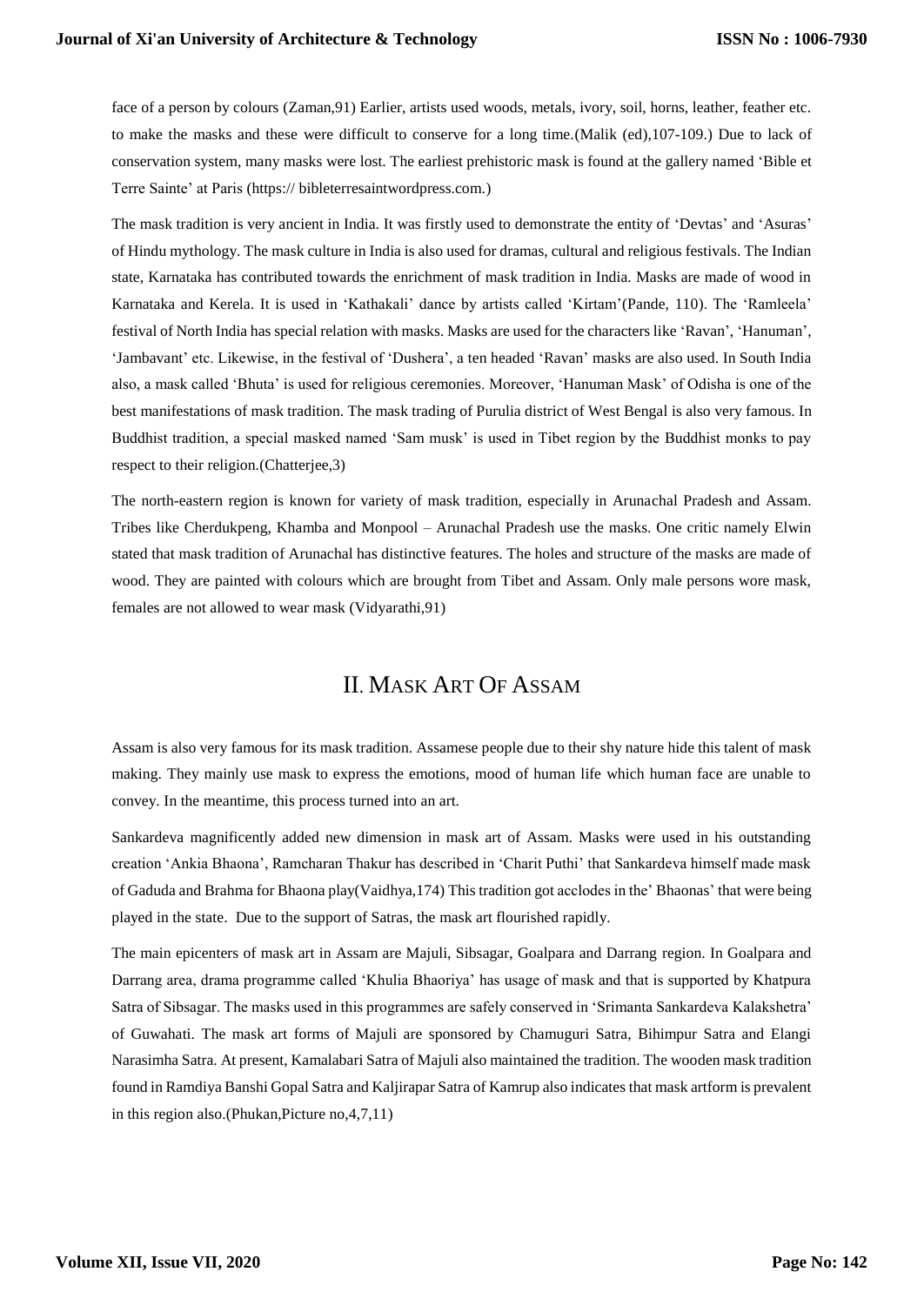# III. PROCESS OF MASK MAKING

There are four types of processes of mask making. Wooden mask, Bamboo mask, Cloth mask and Sanchi mask. But mainly Bamboo masks are used extensively.(Saikia, 34) Bamboo mask is used very much due to availability of bamboo and it is economically cheaper. The main ingredients required for making bamboo stick mask are bamboo, soil, cloth, cane, dung etc.(Goswami,18)

Firstly, Jati bamboo which is premature should be cut into a particular size and it must be soaked in water for some days. Then, sticks must be drawn from it to prepare the skeleton of the mask. The skeleton must be shaped according to the character it is going to be portrayed. It needs to be tightened by small ropes of cane. Then paper and cloth is mixed in water with soil in desired proportion to shapes the skeleton. After it is dried up, then mixture of soft soil are placed into the structure to add nose, ears, and eyes shapes to the mask. After this one more layer of net clay made of dung are placed to add finishing. Then colours are placed to beautify the mask. Earlier, colours were made naturally but now, artificial colours are used. (Goswami,(Personal Interview).

Paper is not necessary for mask making but it has a value. Sometimes, instead of bamboosticks, papers are used. To add nose, ears, teeth, tongue, nails etc. into the mask skeletons, thick papers are used for the same. To lessen the weight of the masks nose, eyes, forehead parts of the face mask is made of 'Kuhila' (a kind of plant growing on marshy ground). The ornaments of the mask are also made of 'Kuhila'(Goswami, 29).

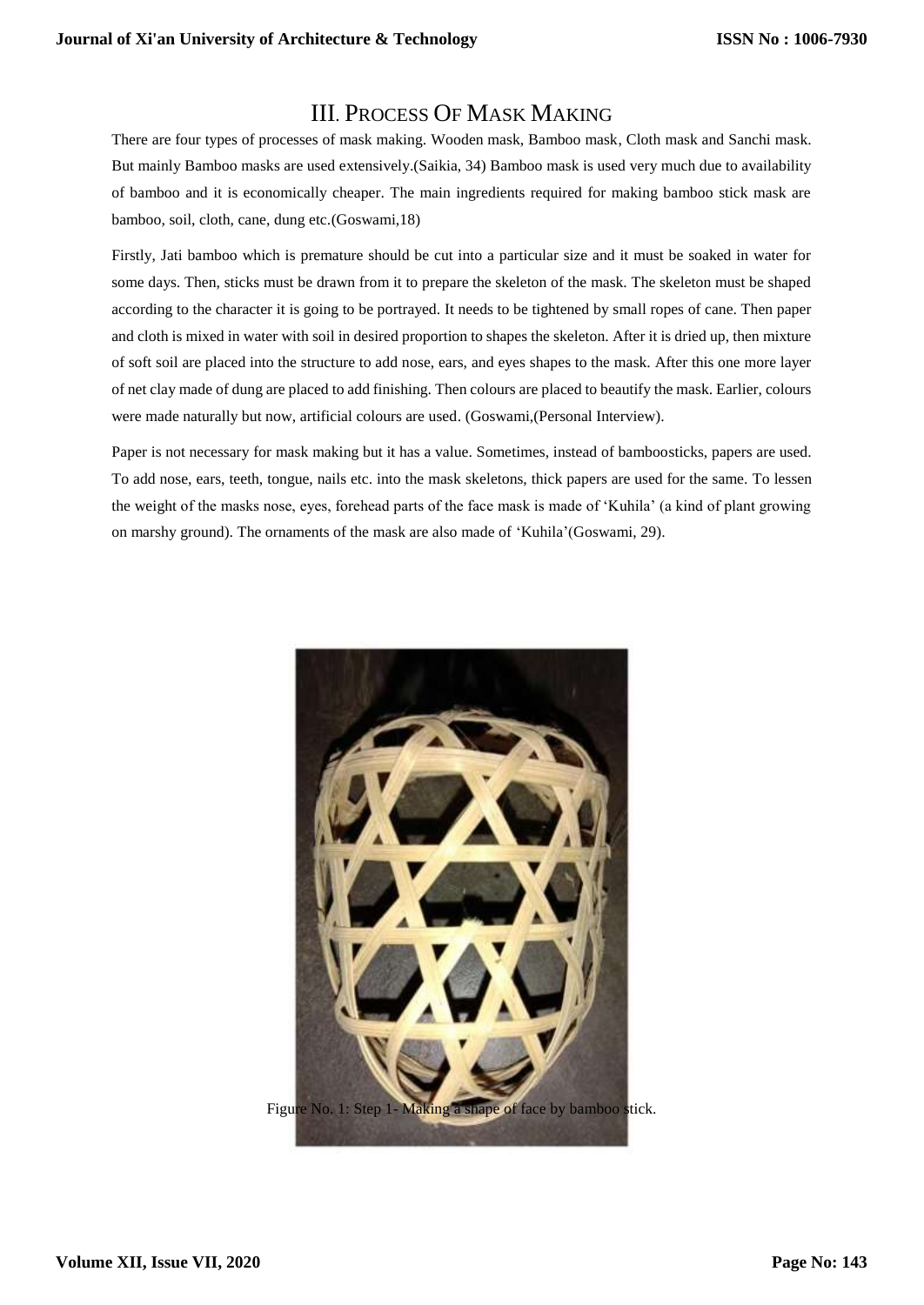

Figure No. 2: Step 2- Covering the bamboo shape with cloth and mud.



Figure No. 3: Step 3- Making shape with mud on cloth covered mask.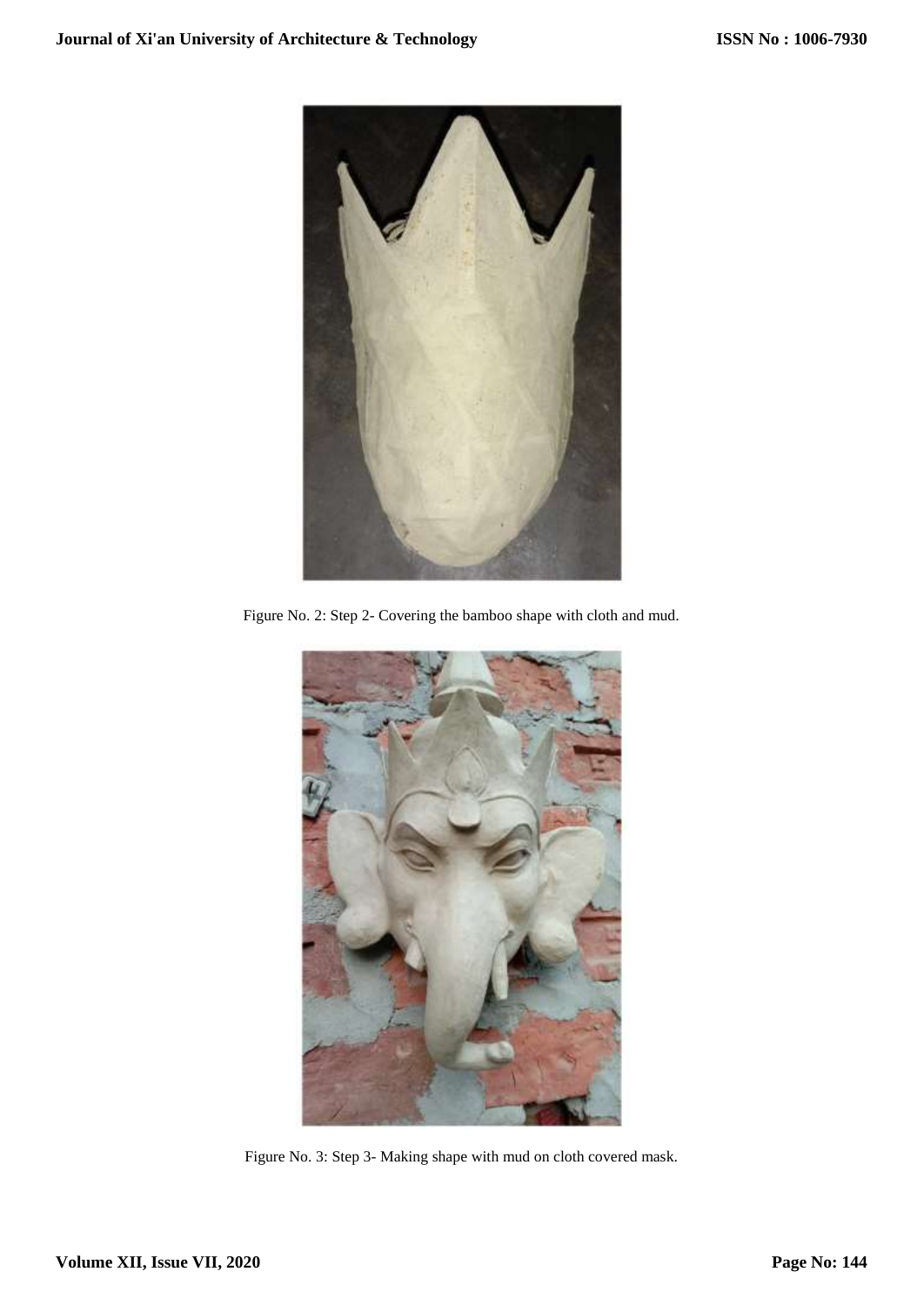

Figure No. 4: Step 4- Finishing with colour and preparing for marketing.

# IV. TYPES OF MASK

On the basis of size of Assamese mask artforms, masks can be divided into two categories – folk and supernatural or miracle.(Saikia,33) Masks of human, animals, birds etc. are known as folk mask and masks of 'Asuras', 'Rakshaks' (demon) are known as miracle masks. There are mainly three types of mask prevalent in Assam – 'Chu'mask(a big mask), 'Lutukai' mask(a small mask) and 'Mukh'mask ( face mask).(Goswami,34-35)

The big maskare big in size. The face part and body part of mask are made separately. The artists of 'Bhaona' use this mask. These are 8-10 feet tall. The big masks are made for characters like 'Ravan', 'Banaraja', 'Kumbhakarna', 'Narsimha' 'Murdanava' etc.,small mask are similar to big masks except its size. The face and body part of the mask is made separately. The body parts like hand, head can be operational during the possession of this mask. This mask is used for characters like 'Putuna', 'Taraka', 'Trishira', 'Sankhashur' 'Dunduvi' etc.

Face mask are the most extensiveused mask. Artist portraying special character wear the mask clothes. This mask is used for characters like 'Marish', 'Subahu', 'Surpanakha', 'Bakasur' etc. Also, on the basis of the shape of face masks, it can be further divided into three categories – Neckless face mask, head face mask and half face mask. Half face masks are not used for 'Bhaona'. They called as 'High relief-sculpture' and are made for showpiece purposes.(Goswami,37-38)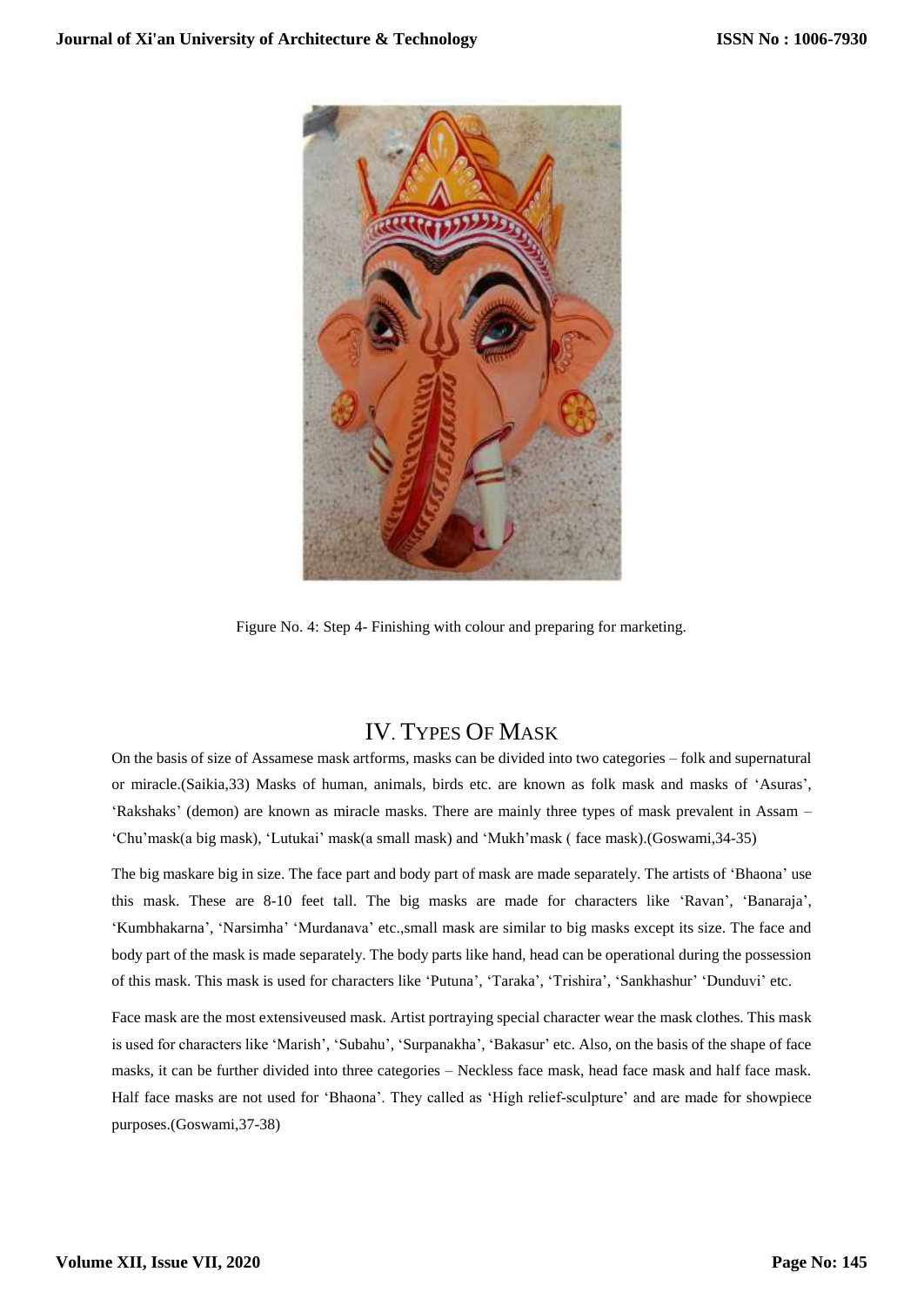#### *a. The expansion of trade Mask Artforms of Chamuguri Satra of Majuli -*

In 1663 AD, Chakrapani Aata established Chamuguri Satra near a Cham tree. Since its establishment, Ankiya Bhaona, Sattriya dance as well as mask artforms are prevalent in the Satra. Earliest spiritual leaders of the satra like Tankeshwar Dev, Mokheshwar Dev, Rasheshwar Dev Goswami Aata continued the legacy of mask artforms in the sattriya atmosphere.

In the new Chamuguri Satra, late Rudrakanta Dev Goswami motivelously put efforts to enrich the mask tradition and he also got pension in the year 1988. Famous Art Critic Nilamani Phukan wrote an article about Rudrakanta Dev Goswami at 'Prantik' (2nd year, 2nd edition) that – "The traditional mask artform of Chamuguri Satra got a new dimension in the hands of Rudrakanta Dev Goswami."(Mahanta(ed.),163) The 352 years old traditions are maintained intact by its predecessors. The renowned Satradhikar Koshakanta Dev Goswami received "Sangeet Natak Akademi Award" in the year 2002 for his contribution in the field of mask art.

Rudrakanta Dev Goswami had three sons – Dharmakanta Dev Goswami, Hemchandra Dev Goswami and Krishna Goswami. Amongst them, Hemchandra Goswami is considered as 'Living Vishwakarma' (Vishwakarma-god of craftsmen).(Saikia, 36) His works of mask, doorways, temple wall paintings are very famous. In the year 1980, Hemchandra Goswami established a training center called 'Sukumar Kola Pith' for the learning and upskilling of neophytes mask makers.

Hemchandra Goswami tried to make the mask artform modernized and scientific. Goswami himself said that without creation, aesthetics will lose its significance, therefore, efforts need to be made for adding creativity to our traditions. In accordance with traditional values, mask for characters of The Ramayana, The Mahabharata, The Bhagwat Puran etc. are made to diversify the performing art.(Goswami,) Since 2000, he tried to add expression to his mask. So that, performers who wore mask can also give expression through his face, eyes etc. to enrich the performances of 'Bhaona'. It makes performances more vibrant and enjoyable experience.

Hemchandra also endeavored for expanding the scope of mask art across India. He has organized many workshops for promoting the artform. It is a matter of pride that our mask works are conserved in the British Museum of London. The coordinator of the British Museum Richard Blurton visited Chamuguri Satra in 2014 to witness 'Rasleela'. He was amused by the performance and got fascinated by the mask art. He requested to make masks of 'Gaduda', 'Putona', 'Chakrabak', 'Baghasur', 'Kaliya Nag' so that these masks can be placed alongwith 'Vrindabani Bastra'. Accepting the request, Hemchandra Goswami made the masks and then these were exhibitioned in a programme called 'Krishna in the Garden of Assam' at British Museum London during 21<sup>st</sup> January to 15 August 2016. This was the first instance where Assamese mask art was showcased in a foreign country. Moreover, his masks are also kept in Indira Gandhi National Museum, Vishwa Bharati University, Shantiniketan Art Gallery, Srimanta Sankardeva Kalakshetra, Guwahati State Museum etc.

#### *b. Economic Benefit of Mask Art –*

The mask art culture also has an economic aspect. Through this work, many people are earning their livelihood. Young learners who are indulging in this work through workshops are earning their bread and butter. Many cultural ceremonies like 'Barechariya Bhaona', 'Rasleela', 'Ankiya Bhaona' etc. have extensive use of mask and therefore, it creates huge demand for this mask artforms. The exhibitions of masks in Satras and other platforms also attract foreign and domestic tourist. We can see exchange of these items in many foreign countries also. Masks are also used on various functions, ceremonies as well as kept for household showpieces. It had created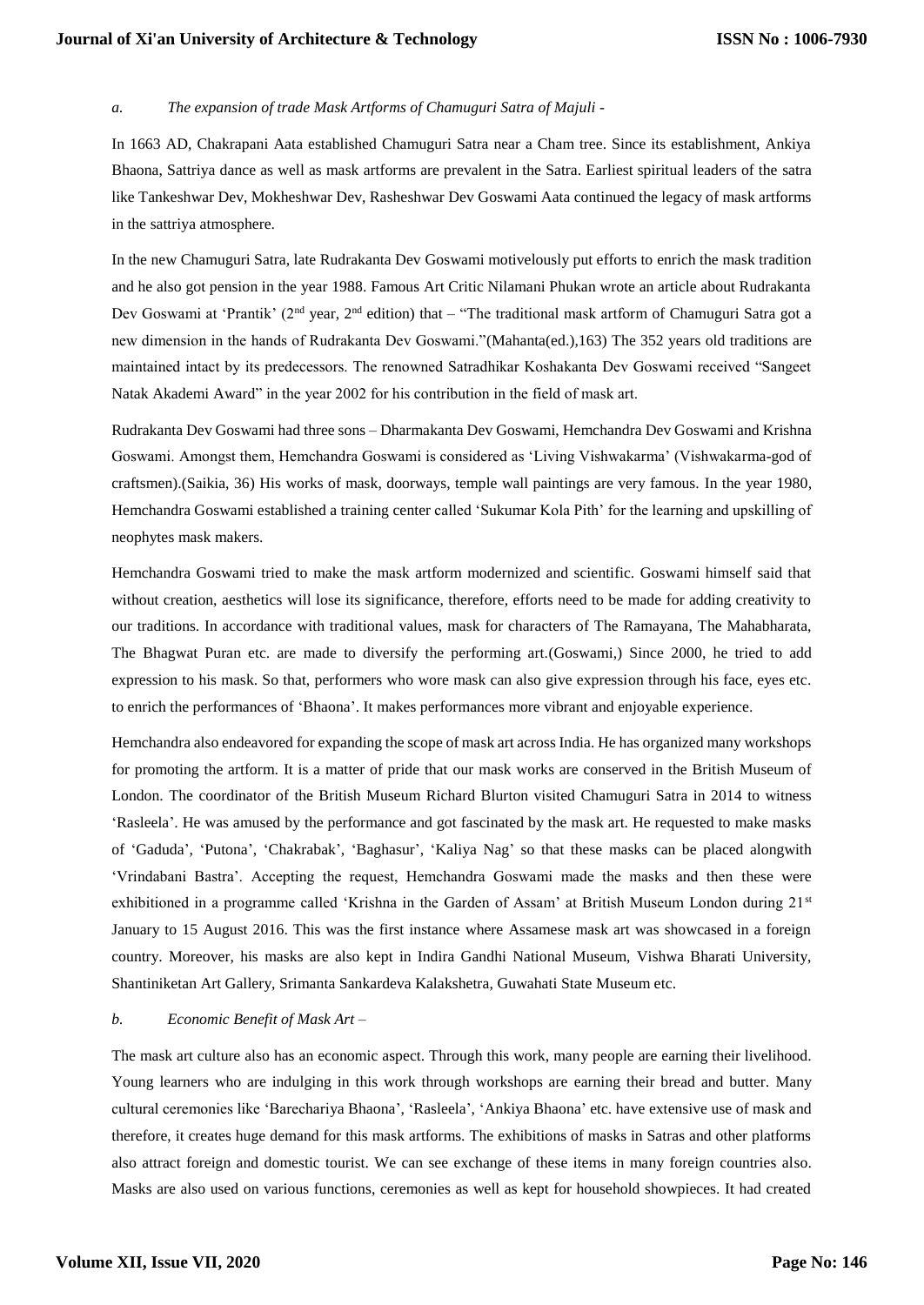demand in the market for masks. But, the mask art has not been able to make a separate identity in the market. Many young people are also reluctant to pursue this artform as their career as it requires so much of effort. In order to encourage the youth and spread the awareness about the artform, government incentives are needed. The government must create opportunities for the youth to learn the art and make it cost benefit. Without government intervention only individual effort cannot sustain the artform in the market for a very long time.

### V. CONCLUSION

Masks are manifestation of the untold unexpressed human emotions. This tradition is continuing its legacy in Assam. The youth is trying to make the artform more vibrant and attractive by their experimentation and hardwork. Assam's mask are has got appreciation at domestic and also at international level. To keep the sanctity and genuiness of the artform, serious efforts are need to be made by people as well as government. So that it receives its due appreciation at every level.

#### **REFERENCES:**

1).Ranjan kumar vaidhya, Art Approaches of majuli an analytical study of illustrated manuscripts mask making and woodcarvings, department of Fine Art, Assam University, 2015, p.174

2] ibd

3] Arifur zaman, An Anthropological study on mask of natun chamaguri satra of majuli, District jorhat, Assam, Anthropology in the faculty of science, Gauhati University, 2009, p.91pay visit Lord Vishnu.

4] S.C malik (ed.) Rupa-pratirupa: Mind man and mask. New Delhi, India Gandhi National Center for the Art, 2001, p.107-109

5] https:// bibleterresaintwordpress.com. mistory of mask.

6] B.M pande, Archeology of masks : Indian Evidence mind man and mask, India Gandhi National Center for the Arts, 2001, p.110

7] G. Chatterjee, Living Heritage of mask, Articles on Heritage and Culture, ibiblio.org, 2007, p.3

8] L.P. Vidyarathi, Art and culture of North east India, New Delhi, Publication Division, Ministry of information and Broadcasting, Government of India, 1993, p.91

9) Reference of Sankardeva regarding Mukha Silpa by Ramcharan Thakur – Jar Jiba Bahana Tahanko Xajilanta

Mukha Bandha Kari tar Chaou nimilanta | 1475

(Make vehicles of gods accordingly make sure, it matches every single bit)

Gadudar Mukha Sarbayak Dilanto

Ketia Khaiye Khol Dohare Dharilanto | 1481

(The mask of Gaduda is presented before everyone)

Brahmar Mukhak Santoraio Pindhi Hoila |

Ram Ram Gurur Prabesh Jebe Bhoila ||

Harar Mukha pindhi Rango Dhwaja Goila |

Abaro Baikuntha Niya Tanka Thapi Thoila || 1497

(Brahma wore his mask, Shiva wore his mask to visit Vaikuntha (abode of Vishnu) to Ranjan kumar vaidhya, Art Approaches of majuli an analytical study of illustrated manuscripts mask making and woodcarvings, department of Fine Art, Assam University, 2015, p.174 \